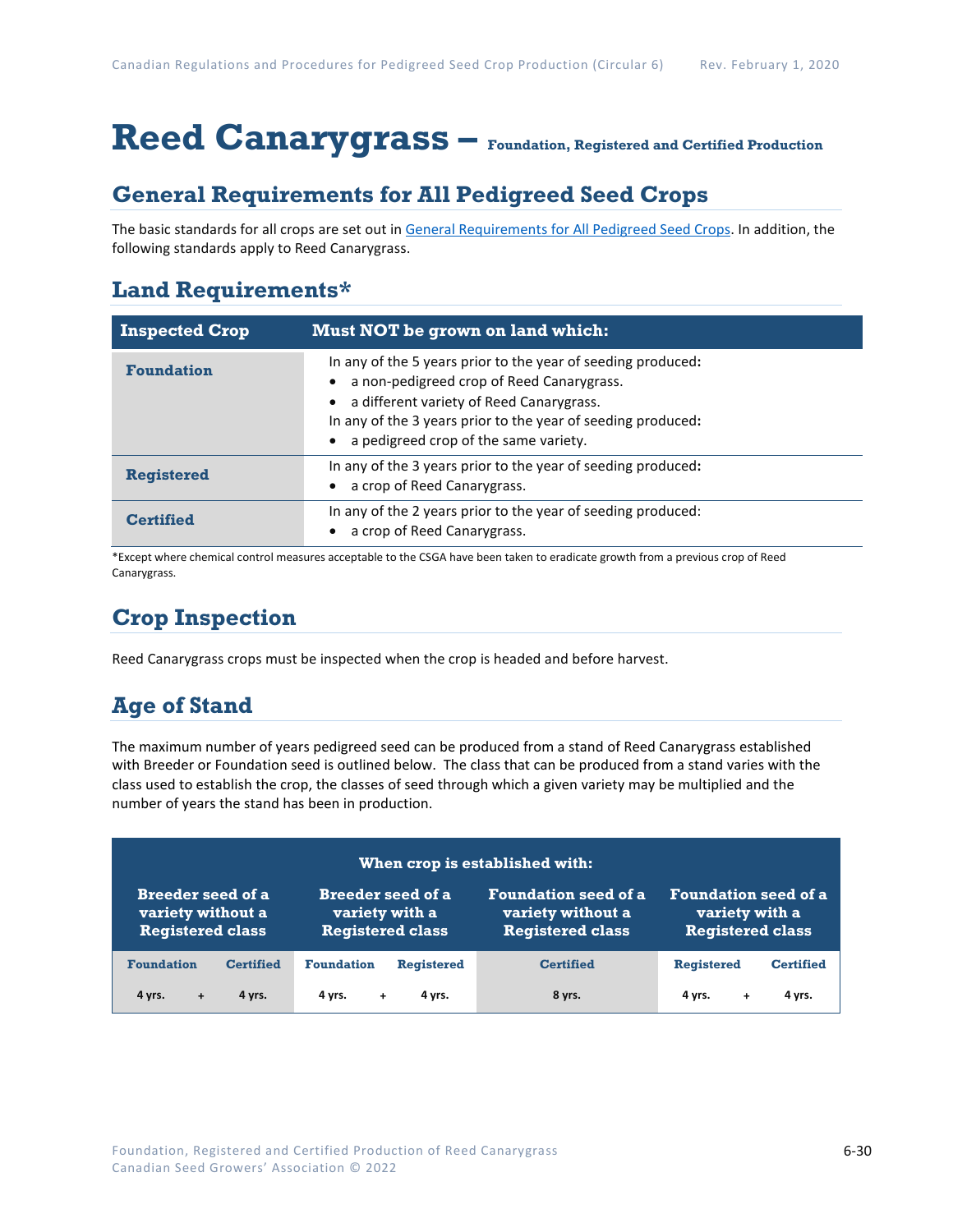### **Crop Standards**

#### **Isolation**

The isolation must be reasonably free from plants that may cross pollinate with the inspected crop. The risk to varietal purity posed by plants that may cross pollinate varies depending on area, density, stage of maturity and distance from the inspected crop. These factors will be taken into consideration in determining the pedigreed status of the inspected crop. Not more than 3 plants per square meter, on average, of plants that may cross pollinate with the inspected crop should be in the required isolation adjacent to an inspected crop.

#### Minimum Isolation Distances Required from an Inspected Crop to Other Crops:

#### 1. Varietal Purity **Distance**

- a. Inspected pedigreed Reed Canarygrass of same variety and class 1 meter (3 ft)
- b. Inspected pedigreed Reed Canarygrass of same variety, different class 3 meters (10 ft)
- c. Planted with Certified seed of the same variety  $\sim$  3 meters (10 ft)\*
- d. Different varieties of Reed Canarygrass or non-pedigreed Reed Canarygrass Table below

 $\mathcal{L}$ \* For Certified crop status only, provided the pedigree of the Certified seed used can be established.

|                                  | <b>Minimum Isolation Distance</b> |                   |                  |
|----------------------------------|-----------------------------------|-------------------|------------------|
| Area of<br><b>Inspected Crop</b> | <b>Foundation</b>                 | <b>Registered</b> | <b>Certified</b> |
| 5 acres or less                  | 400 m (1312 ft)                   | 300 m (984 ft)    | 150 m (492 ft)   |
| More than 5 acres                | 300 m (984 ft)                    | 100 m (328 ft)    | 50 m (164 ft)    |

#### Border Removal in Lieu of Isolation:

For seed crops in excess of 5 acres, removal of a border from the inspected crop in lieu of the required isolation to a different variety or non-pedigreed Reed Canarygrass is permitted as outlined in the table below. The border must be allowed to shed pollen before being discarded.

|                       | <b>Border Removal in Lieu of Isolation Distances</b>          |                                                                   |  |
|-----------------------|---------------------------------------------------------------|-------------------------------------------------------------------|--|
| <b>Inspected Crop</b> | <b>Actual isolation distance</b><br>from contaminating source | Distance to be removed from<br>the inspected seed crop            |  |
| <b>Foundation</b>     | 300 m (984 ft) +                                              | 0 m $(0 \text{ ft})$                                              |  |
|                       | 200 - 299 m (656 - 983 ft)                                    | 3 m (10 ft)                                                       |  |
|                       | 150 - 199 m (492 - 655 ft)                                    | 5 m (16 ft)                                                       |  |
|                       | less than 150 m (492 ft)                                      | 5 m (16 ft) + 150 m (492 ft) minus                                |  |
|                       |                                                               | the actual isolation distance                                     |  |
| <b>Registered</b>     | 100 m (328 ft) +                                              | 0 m $(0 \text{ ft})$                                              |  |
|                       | 75 - 99 m (246 - 327 ft)                                      | 3 m (10 ft)                                                       |  |
|                       | 50 - 74 m (164 - 245 ft)                                      | 5 m (16 ft)                                                       |  |
|                       | less than 50 m $(164 ft)$                                     | 5 m (16 ft) + 50 m (164 ft) minus                                 |  |
|                       |                                                               | the actual isolation distance                                     |  |
| <b>Certified</b>      | 50 m (164 ft)                                                 | 0 m $(0 \text{ ft})$                                              |  |
|                       | 30 - 49 m (98 - 163 ft)                                       | 3 m (10 ft)                                                       |  |
|                       | 25 - 29 m (82 - 97 ft)                                        | 5 m (16 ft)                                                       |  |
|                       | less than $25 \text{ m}$ (82 ft)                              | 5 m (16 ft) + 25 m (82 ft) minus the<br>actual isolation distance |  |